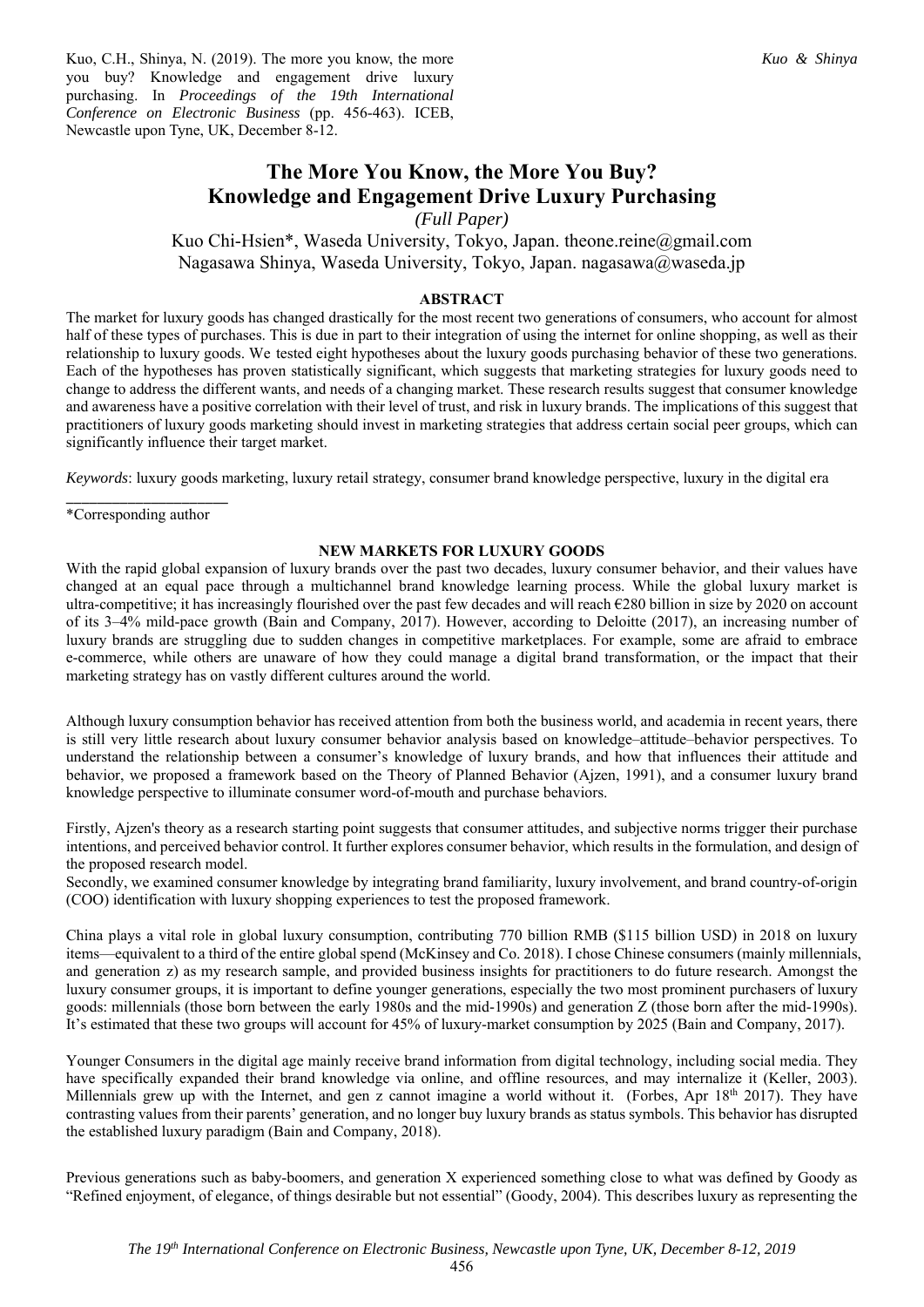recognition of financial success and wealth. Typically, this kind of luxury plays a vital role in shaping self-presentation in public and business environments. On the other hand, millennials and generation z purchase luxury brand "to feel different rather than fit in with society" (McKinsey, 2018). However, with the changing luxury paradigm, a question arises regarding what motivates modern consumers to buy luxury brands.

Academically, some attention has been paid to the consumer perceptions of luxury brands (Christodoulides et al., 2009; Vigneron and Johnson, 1999; Vickers and Renand, 2003). Others have discussed the COO's effects on consumer decisions when purchasing luxury goods (e.g., Lampert and Jaffe, 1998; Ahmed et al., 2004; Koschate-Fischer et al., 2012). However, until now there has been little research on the effect of luxury brand knowledge on the behavior of digitally integrated consumers.

Owing to advanced digital devices, and platforms, consumption in the luxury business industry has allowed customers to shop wherever they physically visit, or e-visit. For example, McKinsey (2018) reported that by 2018, global digital sales for women's luxury fashion were expected to grow from their current 3% of the total market to 17%, making a total market size of \$12 billion USD. Meanwhile, consumers are gaining brand knowledge from multichannel social media, and their purchasing experiences. Furthermore, recent innovative technologies have enabled consumers to receive extensive information about luxury brands such as through 3D tours on websites, and stories on Instagram, or Facebook

# **DISSEMINATING CONSUMER BRAND KNOWLEDGE**

 'Consumer brand knowledge**'** relates to the cognitive representation of a brand (Peter and Olson, 1999). It is defined in terms of how a consumer has adapted personal meaning from a brand, and committed it to their memory. For example: all descriptive, and evaluative brand-related information. Based on this concept of consumer memory, there are two key aspects to utilizing it in the brand-leveraging process.

First, the level of existing consumer brand knowledge will affect how in-depth their knowledge is in regards to a brand.

Second, leveraging entails linking the brand to other entities in consumers' lives, such as knowing how brand knowledge functions as a trigger, and antecedent of consumption is an effective way to decipher consumer behavior (Keller, 2003; Kuo and Nagasawa, 2018).

According to Keller (2003) brand knowledge is composed of multiple factors (awareness, attributes, benefits, image, thoughts, feelings, attitudes, and experiences), which include personal cognitive, and affective responses to any brand-related information, formatted into overall brand evaluation, becoming a part of consumer memory, and leading to consumption behavior. These factors guide the research hypotheses in this article: more informed luxury brand knowledge positively affects consumer trust, which in turn influences a perceived lower risk for certain brands, and will positively affect purchase intention, as well as actual purchase.

# **Brand Familiarity**

.

Brand familiarity signifies the extent—both direct and indirect—of a consumer's experience with a brand (Alba and Hutchinson, 1987; Kent and Allen, 1994). Examples of this include consumer in-store purchasing experiences, searches for brand products, and visits to online platforms that display information about brand items, features, or history.

Luxury brands may invest in marketing strategies that collaborate with online platforms to showcase their brand story, or heritage. Similarly, luxury brands hold international fairs, cross-promote with popular entertainers, and leverage relationships with technology companies to increase both conscious, and unconscious brand familiarity among potential customers, and to capture the consumer knowledge structure about a brand (Campbell and Keller, 2003).

# **Luxury Involvement**

Luxury involvement represents the degree to which a consumer regards a specific purchase decision, and perceives it as important to them (Schiffman and Kanuk, 1983). This is particularly relevant for consumers who are willing to invest time, and money into purchasing decisions more often than ordinary customers, or who regularly check contemporary seasonal products. These individuals usually belong to a peer group or social network that shares an approach to, and perception of luxury involvement. Such consumers can join e-forums, or brand communities, to share, and discuss brand personalities, design, and other pertinent topics.

Consumers with higher luxury involvement tend to be early adopters of fashion trends, and demonstrate higher fashion awareness. Such consumers are much more willing to try trendy, or novel products (Zhang and Kim, 2013).

# **Brand Country of Origin Identifiability**

Brand Country Of Origin identifiability is defined as the place, region, or country from which a brand is perceived to belong to by its target consumers (Thakor and Kohli, 1996). This also refers to the strength of the brand node in the memory, the country of origin. For example, the luxury brand Hermes is famous for its craftsmanship, and extraordinary leather goods. Customers expect Hermes bags to be handmade in France, rather than made in some other country. Some prior studies have argued that COO significantly effects the evaluations of product quality and perception, and it positively affects consumers' willingness to pay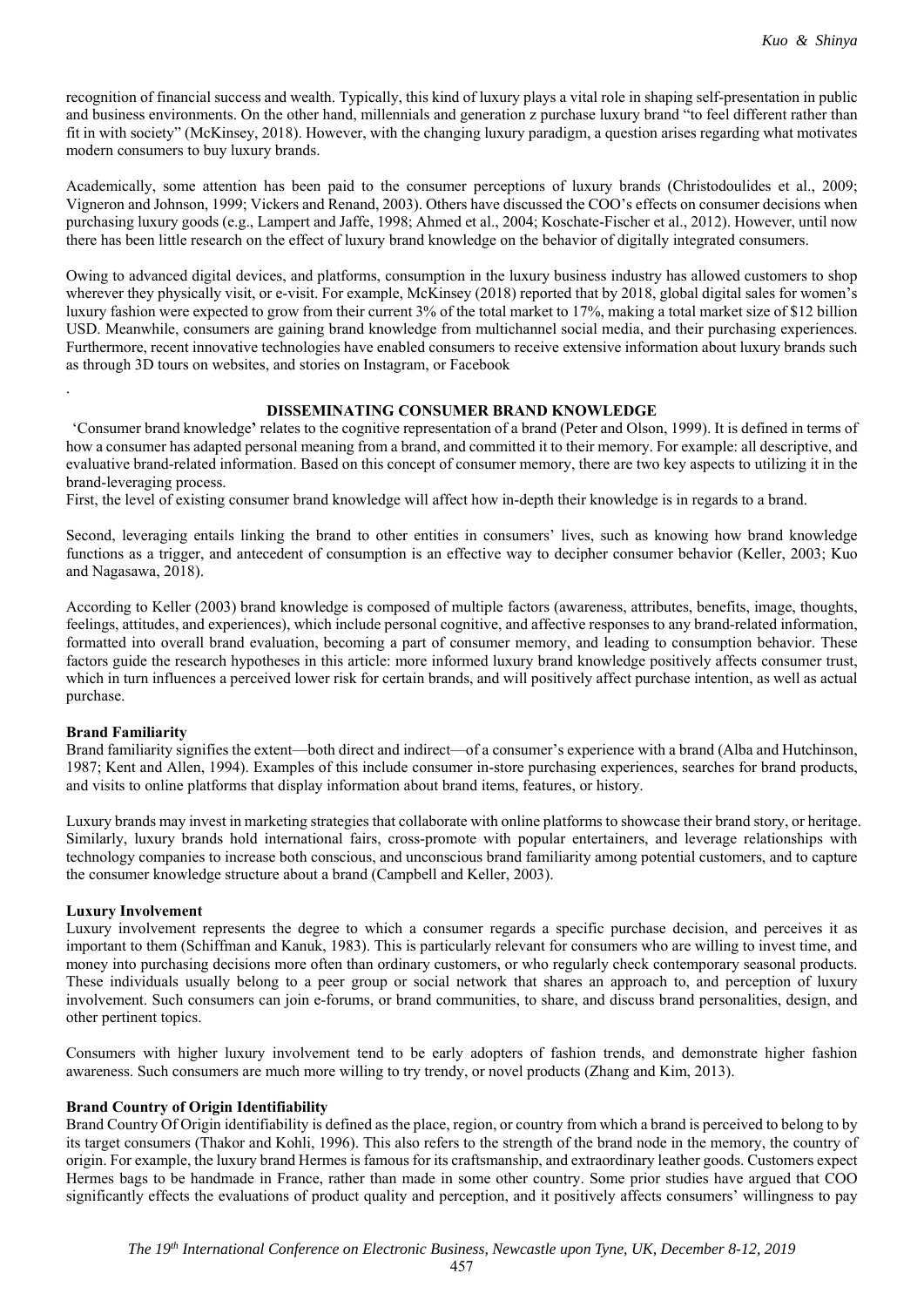higher prices for luxury brands (Dinnie, 2004). For example, Chinese businessmen build factories in rural Italy in order to label their product 'MADE IN ITALY'. These "Italian" products are sold at a premium price in Chinese locales like Taobao or TMall very well. Thus, brand COO identifiability is a key factor that contributes to consumer brand knowledge.

## **Brand Trust**

According to some research, developing a long-term loyalty program with customers requires that business practitioners first gain their trust (Reichheld and Schefter, 2000). When consumers are aware of, and can comprehend the knowledge structure of a luxury brand, and hold positive associations with the brand in their minds, it leads consumers to place more trust in the brand, and perceive less risk from that brand. Behavioral evidence shows that an increasing level of consumer trust in luxury brands leads to consistent consumer brand loyalty (Gassenheimer et al., 1998; Kuo and Nagasawa, 2015). For example, when someone praises a specific brand, that person is communicating a desire to be connected to the people who consume that brand (Husic and Cicic, 2009).

Mayer et al. (1995) argued that brand loyalty enables consumers to be more confident in predicting the future performance of a luxury brand, which is important because consumers are willing to pay more for brands, and will support companies' innovative, and new products over time. Highly recognizable brands can generate positive attitudinal responses with an increased number of repetitions. Therefore, it can be determined that such attitudinal responses to luxury-brand familiarity can lead to certain behavioral outcomes.





# **The Theory of Planned Behavior**

Based on the theory of planned behavior (Ajzen, 1991), we proposed a knowledge–attitude–behavior research model as shown in Figure 1. This was designed to provide a comprehensive explanation of social behavior According to TPB, behavior can be predicted by intention, which is dependent on attitude, subjective norms, and perceived behavior control. In addition to Ajzen's theoretical grounding, the two-factor theory (Berlyne, 1970) is a particularly pertinent model in the examination of current consumers' luxury brand knowledge.

The theory designates both novelty, and complexity as drivers of hedonic value. Novelty plays an essential part in motivation theory when it comes to luxury purchasing behaviors in areas of research such as exploratory behavior. Evaluating the novelty of a product is an impetus in individual experiences toward absorbing luxury brand knowledge through a range of exploratory behaviors such as surfing the Internet, mass media materials, or any physical shopping experience. These values represent attitudinal responses in our proposed model.

Attitude is a feeling of favored, or unfavored behavior with respect to a product (Ajzen, 1991). For example, if someone believes that gaining brand knowledge reduces their risk of being misinformed about the quality, reputation, or effectiveness of a brand, then they are more likely to search out such information about the luxury product. Consequently, they are more likely to regard such activity as worthwhile, which often leads to positive purchase decisions.

The psychological processes of customers have long been understood to play a role in the understanding of brand knowledge. Such processes play a part in driving attitudinal responses, and lead people to opt into luxury purchasing experiences, as well as to recommend luxury brands to others.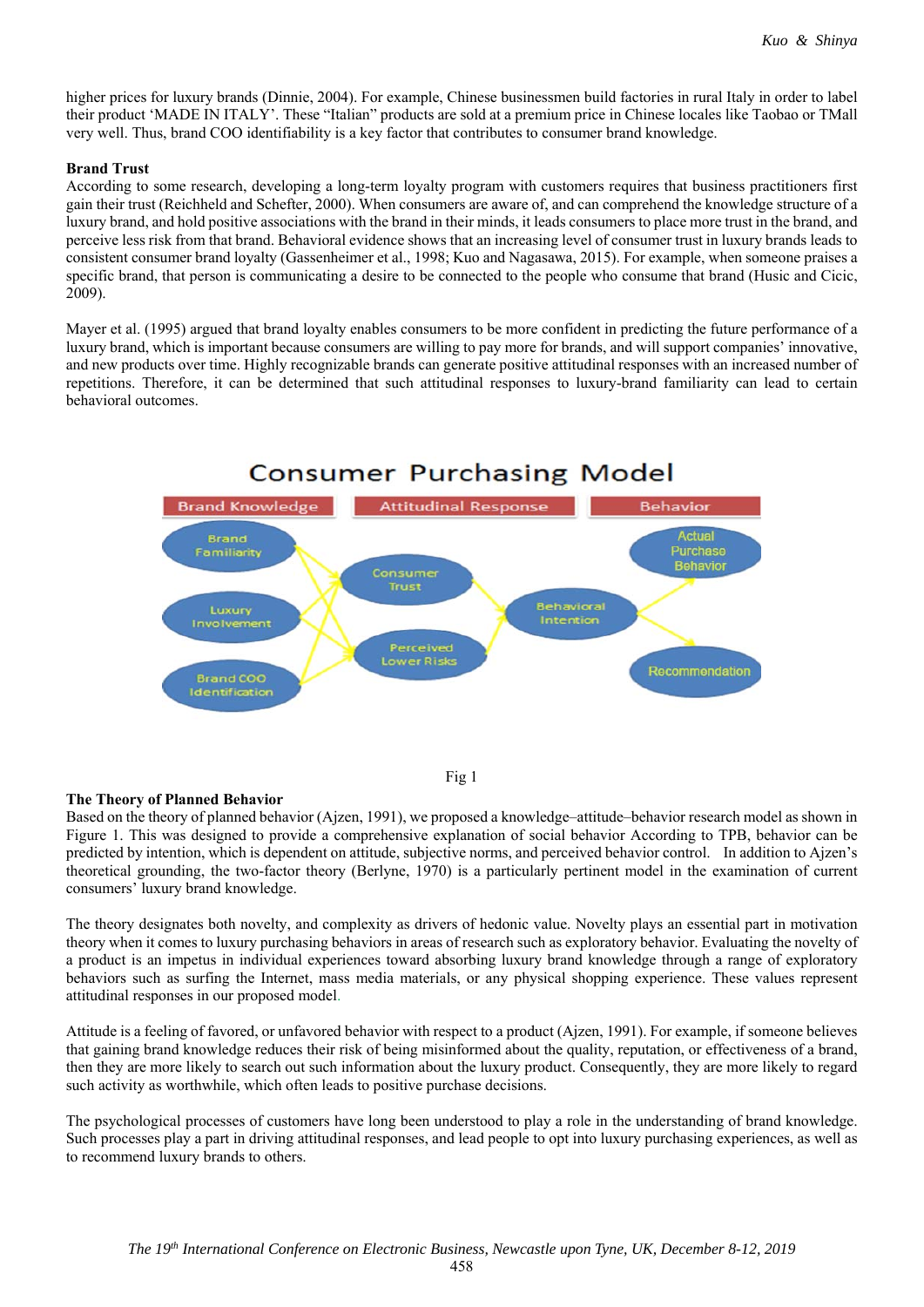Subjective norms are the attitudes, or behaviors that exist around an individual that are considered typical. These may stem from cultural norms, group beliefs, or an individual's family, and social network. Beliefs concerning others' perceptions of the ownership of luxury brand products are key influences on purchasing decisions.

Finally, perceived behavior control can be described as a belief about the level of control someone has over their own environment. This means that a consumer is more likely to make positive buying decisions if they perceive that they can easily handle, or use a product. In summary, these three factors are reliable predictors of behavioral intention.

# **HOW BRANDING EFFECTS YOUR MARKET**

'Brand familiarity' is defined as a store of favorable knowledge about a particular luxury brand that is accumulated by consumers' previous direct, or indirect purchasing experiences (Campbell and Keller, 2003). Searching for specific luxury brand products, and knowing more about brands can lead to higher familiarity with a brand, and might produce feelings of greater satisfaction, or trust, and a lower perceived risk. Thus, brand familiarity positively influences consumer trust (Ha and Perk, 2005). Lane and Jacobson (1995) also found that brand familiarity influences a brand value in the stock market, while stock market performance indirectly reflects consumer trust, and lowers perceived risk.

# **Brand Familiarity Has A Positive Effect**

H1a: Brand familiarity has a positive effect on consumer trust.

H1b: Brand familiarity has a positive effect on perceived lower risk.

In terms of brand familiarity, the hypothesis is that familiarity with a brand will typically generate trust. Trust can be defined as one's willingness to be exposed to another based on the confidence that the other is benevolent, honest, open, credible, and well-qualified Karakuş and Savaş (2012) showed that willingness to be engaged in something has a positive relationship with trust.

Consumer engagement, involvement in the experience, connection to luxury brands, and information received about them from multiple channels such as physical stores, and online resources, lead to positive trust, and lower perceived risk. This study expands the concept of consumers' involvement in its examination of luxury brand involvement to validate the hypothesis between trust and brand involvement.

# **Brand Involvement Has A Positive Effect**

H2a: Brand involvement has a positive effect on consumer trust.

H2b: Brand involvement has a positive effect on perceived lower risk.

Only limited research has been conducted into the effect of COO on services or products (Ahmed et al., 2002). However, it has been found that alongside a brand's corporate reputation, COO can significantly influence trust (Zaheer, 2006). One way of seeing trust is through categorization theory. According to Rosch (1978), individuals make use of various categories to describe the characteristics of objects to reduce the cognitive effort. Objects that combine most of a category's characteristics are defined as prototypes.

When confronted with a new stimulus, individuals categorize it by comparing it to their prototype. Prior knowledge associated with a prototype will be applied to the new stimulus. Following this rationale, countries can be viewed as categories. Based on the positive or negative experiences associated with a prototype within such a category, consumers will either reduce, or increase their initial trust toward a new stimulus. Therefore, those prototypical associations will vary between countries (Balabanis et al., 2002). For example, Germany is famous for automobile industry (BMW, Porsche) as COO, and consumers trust the mechanics of the cars themselves, as well as the long history of prestigious German automobile brands.

# **Brand COO Identification Has A Positive Effect**

H3a: Brand COO identification has a positive effect on consumer trust.

H3b: Brand COO identification has a positive effect on perceived lower risk.

We collected data from a sample of 300 hundred Luxury consumers (Luxury shopping website members who had luxury purchasing experience in the past six months with specific handbag brands (such as Hermès or Chanel), are invited to attend a web-based survey. The questionnaire was adapted from prior studies, and based on the proposed research model, was used to collect confirmatory evidence from consumers with the conspicuous purchasing experience. To comprehend consumer behavior intentions toward luxury consumption, and actual buying behavior, this research collected empirical evidence to examine the research model's postulated hypotheses.

# **Measuring Trust**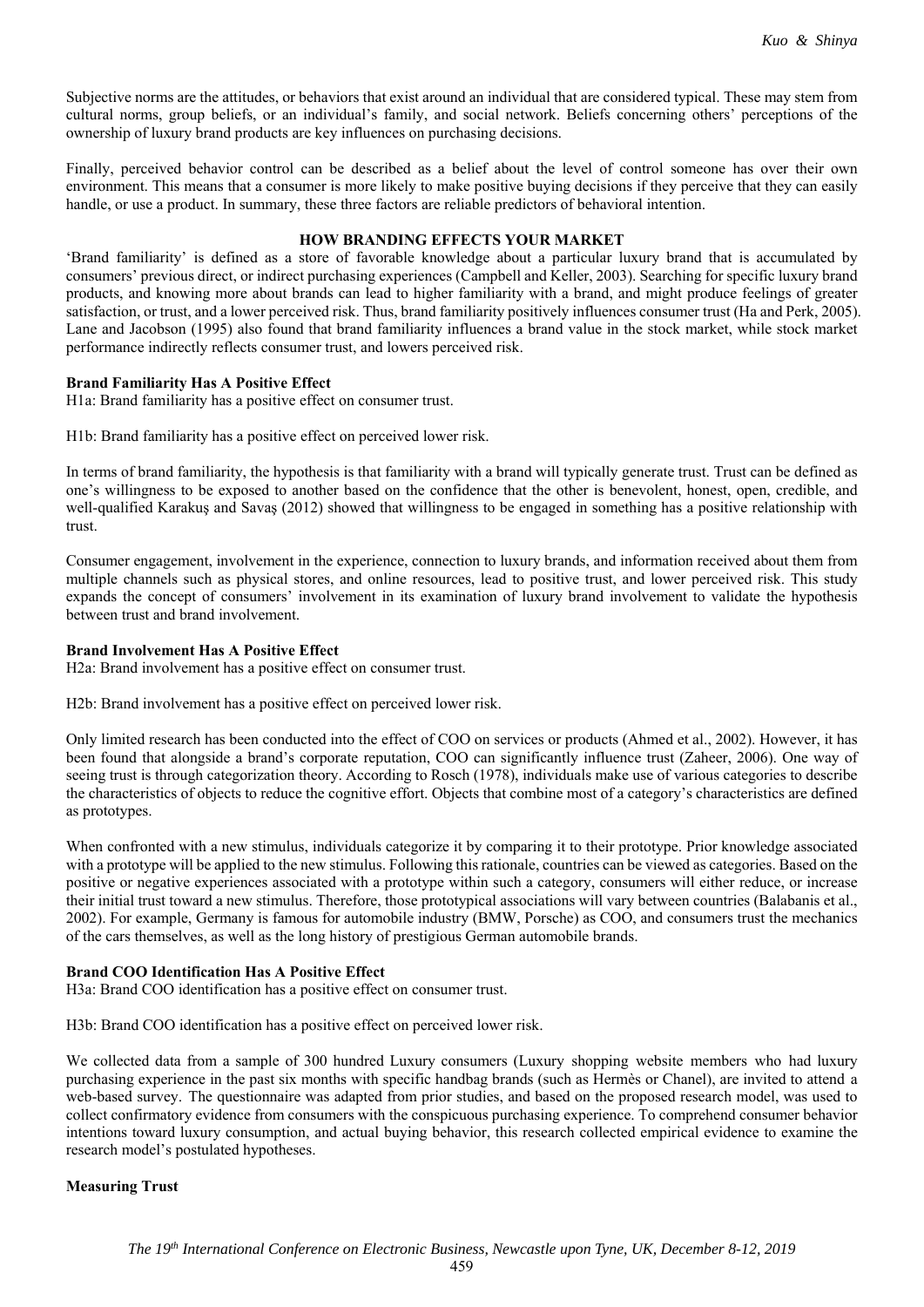Measurement items of brand familiarity, luxury involvement, and brand COO identification were adopted from Campbell and Keller (2003), Zhang and Kim (2013) and Ahmed et al. (2002, 2004). Furthermore, the measurement items of trust, lower perceived risk, and behavioral intention were adjusted from Erdem et al. (2006) and Bian and Forsythe (2012).

For validity, one PhD student, and three experts checked the wording, and meaning of each item in a corresponding construct. All items were listed in the questionnaire, and each was measured by a seven-point Likert-type scale that ranged from 1 (strongly disagree) to 7 (strongly agree). The respondents were mainly young women under the age of 35, with luxury purchasing experience, and a high level of luxury brand knowledge.

The results satisfy the acceptance level that was suggested by the following related studies: the factor loadings of each measurement item surpass 0.7 as suggested by Hulland (1999), and the composite reliability exceeds 0.7 as suggested by Bagozzi and Yi (1988), and the discriminant validity criteria proposed by Fornell and Larcker (1981). Thus, Partial Least Squares Structural Equation Modeling (PLS-SEM) was conducted to assess the proposed model, and test the hypotheses proposed in this study.

## **Analysis Results**

For measurement reliability and validity, this study conducts confirmatory factor analysis (CFA) to ascertain the reliability, and validity of the measurements used. First, the factor loadings of each measurement item are in the range 0.754–0.947, which surpasses the suggested level of 0.7 (Hulland, 1999). In conformance with prior studies, Cronbach's alpha is applied to assess the internal consistency reliability in social science research. Bagozzi and Yi, (1988) suggested using composite reliability (CR) as a placement. Composite reliability is represented by the overall reliability in a heterogeneous data collection and—as noted by Bagozzi and Yi (1988)—exceeds 0.7.

Based on the analysis results, the values of CR in the research model are in the range 0.842–0.952, which exceeds the acceptable level. In addition, this study assesses the convergent validity by evaluating the values of the Average Variance Extracted (AVE). All values of AVE in this study are in the range 0.641–0.831, which surpass the standard level value of 0.5 suggested by Fornell and Larcker (1981).

To calculate the discriminant validity, this study applies the approach suggested by Fornell and Larcker (1981) where the values of AVE are larger than the shared variance with other latent constructs. As shown in Table 1, the square root of the AVE is a diagonal entry with a correlation coefficient beneath.

Based on the measurement reliability, and validity test, this study employed Partial Least Squares Structural Equation Modeling. The findings show that brand familiarity, luxury involvement, and COO identifiability positively affect consumer trust in luxury brands. Luxury involvement has the strongest impact on consumer trust ( $\beta = 4.752$ ,  $p < 0.001$ ), followed by brand COO identifiability ( $\beta = 3.905$ ,  $p < 0.001$ ) and lastly, brand familiarity ( $\beta = 2.108$ ,  $p < 0.01$ ).

However, when it comes to lower perceived risk, only luxury involvement positively impacts consumers' lower perceived risk (β  $= 4.231$ , p  $< 0.001$ ). Likewise, both consumer trust in luxury brands, and lower perceived risk positively influenced the intention to buy, and the intention to spread the brand image through word-of-mouth. Finally, the intention to buy positively influenced actual purchase behavior (β = 3.501, p < 0.001).



Fig 2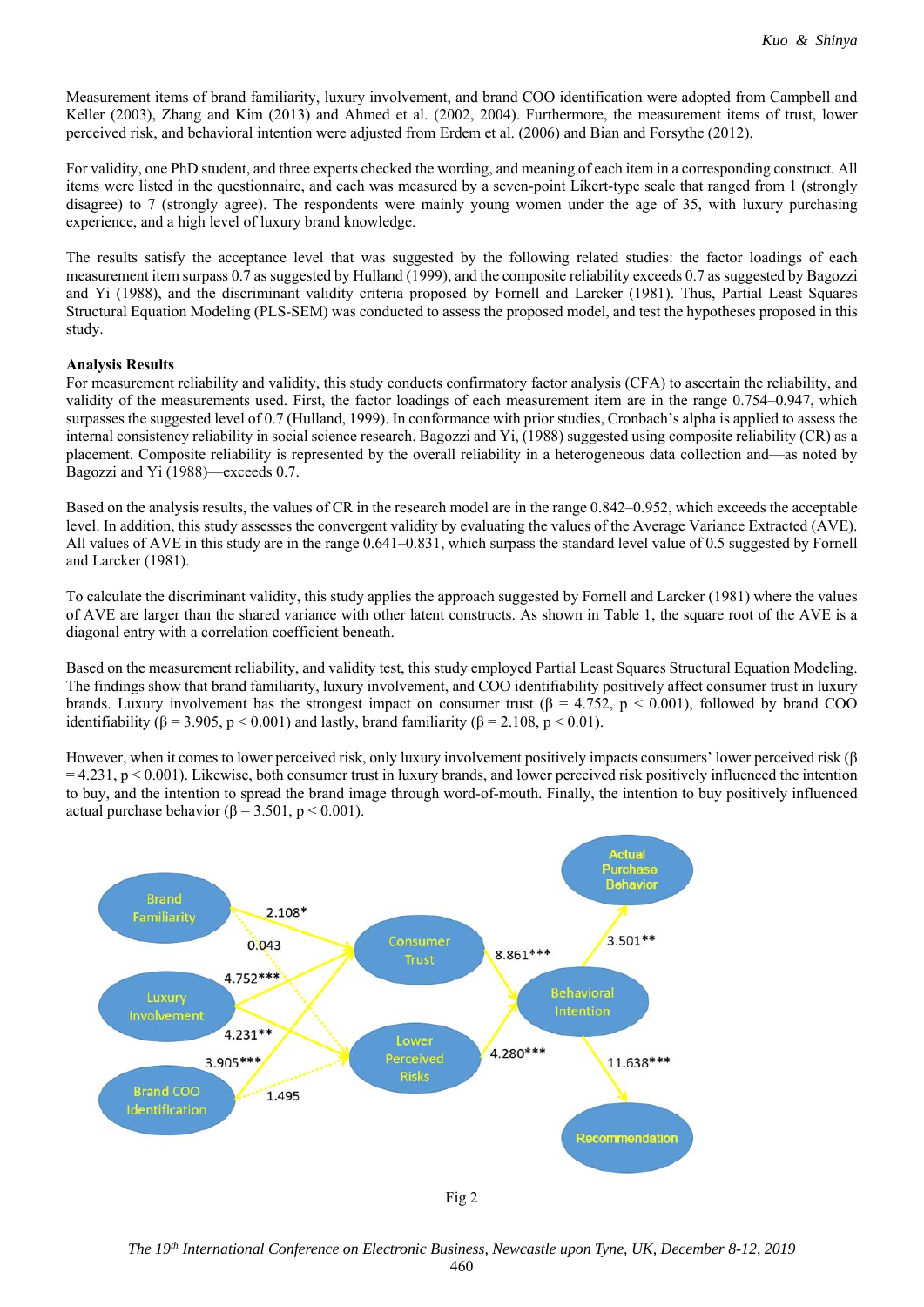### **Turning Data Into Customers**

Historically, published papers, and articles in this field have typically focused on the issue of consumer perceptions, and the COO of luxury brands. In this article we employed a consumer knowledge perspective to explain consumer purchasing, and word-of-mouth behavior in luxury markets based on the theory of planned behavior. Consumer trust, and risk perception are used as mediators between consumer knowledge, and behavioral intentions, empirically testing the construction of actual usage.

Since consumer knowledge positively influences trust, and risks, practitioners can enhance the depth of their brand culture through marketing strategies. For example, various knowledge-based information could be broadcast through marketing activities. Such differential processing, and the presentation of brand story to a digitally integrated cohort could convey fresh brand knowledge to consumers with a high level of luxury involvement.

Another example is differentiation, and specialization. Marketing the differentiation in production methods can give consumers the opportunity to attain products with unique attributes through their brand knowledge. Some luxury brands emphasize that their products are made solely by hand, and of natural materials. The differentiation in their manufacturing process allows them to charge a substantially higher price than other brands. By engaging in such consumer brand knowledge activities, luxury brands can also develop connections with existing customers both intrinsically, and extrinsically, while also attracting new customers.

#### **Specific Markets**

The research questionnaire context of our research was luxury handbags; there may be limitations in the viability of extrapolating the findings that are made here to other sectors of the luxury field, and future research may be needed to collect data on other product categories.

### **CONCLUSIONS AND RECOMMENDATIONS**

Our research shows that brand familiarity, luxury involvement, and brand COO identification all play an integral part in establishing consumer trust, which leads to consumer purchase intention, and actual purchase behavior. A higher degree of consumer trust will accelerate consumer intention to purchase brand products, and stronger intention to practice word-of-mouth behavior.

To increase awareness, and engagement with brand familiarity, luxury involvement, and brand COO identification in your luxury good marketing strategy, it will be essential to identify how your market is evolving, and has different needs from previous generations. This is especially true for the younger generations of the Chinese market, which is the growth engine for the luxury market, where they prefer experiential marketing.

Marketing strategies should focus on customers who may have a different set of needs, and reasoning for investing in luxury goods from the previous generation of consumers. Additionally, both physical, and online branding representation should be streamlined for authenticity using a multichannel approach, focusing on building brand trust, increasing brand awareness, and engaging customers in the brand story.

Increased customer engagement will lead to a higher volume of sales, as well as greater customer retention. Moving forward, a heightened awareness of the geographical market for luxury goods consumers, as well as where, and how they are bought, and sold, will continue to play a pivotal role in how, and where to implement marketing strategies.

This advice will be applicable for brands seeking to expand their marketing strategies toward the increasingly young consumers of luxury goods, as well as large foreign markets, like China.

# **REFERENCE**

- Ahmed, Z.U., Johnson, J.P., Ling, C.P., Fang, T.W. and Hui, A.K. (2002). Country-of-origin and brand effects on consumers' evaluations of cruise lines. International Marketing Review, Vol. 19 No. 3, pp. 279-302.
- Ahmed, ZU, Johnson, JP, Yang, X, Kheng Fatt, C, Sack Teng, H and Chee Boon, L. (2004). Does country of origin matter for low-involvement products?. *International Marketing Review*, vol. 21, no. 1, pp. 102-120.
- Ajzen, I. (1991). The theory of planned behaviour. *Organizational behavior and human decision processes, vol.* 50, no. 2, 179-211.
- Alba, JW, and Hutchinson, JW. (1987). Dimensions of Consumer Expertise. *Journal of Consumer Research*, vol. 13, pp. 411-454.
- Bagozzi, RP, and Yi, Y. (1988). On the evaluation of structural equation models. *Journal of the Academy of Marketing Science*, vol. 16, no. 1, pp. 74-94.

Bain and Company (2017). Worldwide Luxury Market Monitor 2017 Spring update. https://altagamma.it/media/source/ Bain and Company (2018) Luxury Goods Worldwide Market Study, Spring 2018. http://image.emarketing2.bain.com/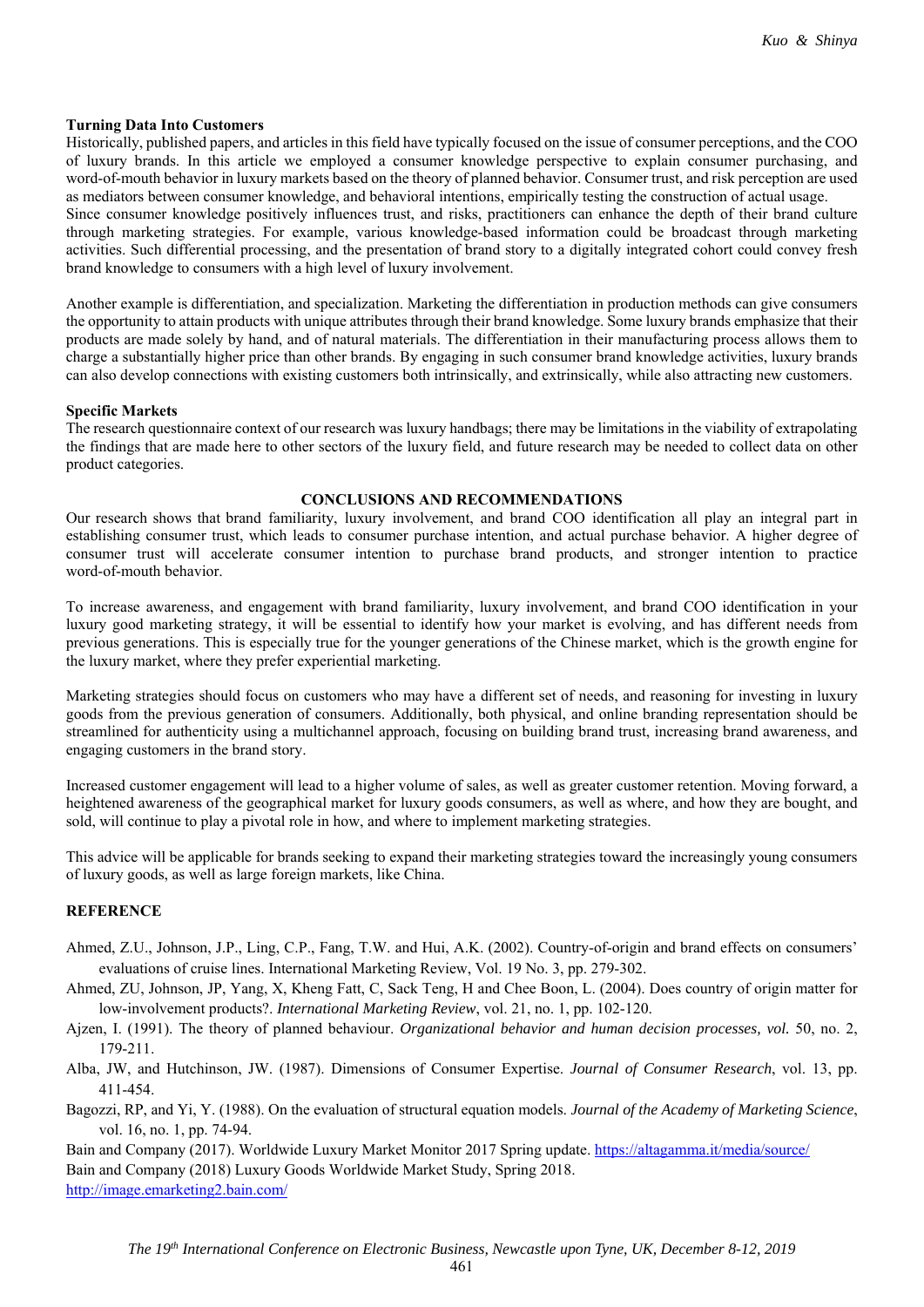- Balabanis, G., Mueller, R. and Melewar, T.C. (2002), "The human values' lenses of country of origin images", International Marketing Review, Vol. 19 No. 6, pp. 582-610.
- Berlyne, DE. (1970). Novelty, complexity, and hedonic value. *Perception and Psychophysics*, vol. 8, no. 5, 279-286.
- Bian, Q., and Forsythe, S. (2012). Purchase intention for luxury brands: A cross cultural comparison. *Journal of Business Research*, vol. 65, no. 10, pp. 1443-1451.
- Campbell, MC, and Keller, KL. (2003). Brand familiarity and advertising repetition effects. *Journal of Consumer Research*, vol. 30, no. 2, pp. 292-304.
- Christodoulides, G, Michaelidou, N and Li, CH. (2009). Measuring perceived brand luxury: an evaluation of the BLI scale, Journal of Brand Management, vol. 16, no. 5, pp.395-405.
- Deloitte (2017). Global Powers of Luxury Goods 2017 The new luxury consumer. Retrieved from https://www2.deloitte.com/content/, accessed on 2018/8/10.
- Dinnie K. (2004). Country-of-origin 1965-2004: A Literature Review. *Journal of Customer Behavior*, Vol.3, no.2 pp.165-213.
- Erdem, T., Swait, J., and Valenzuela, A. (2006). Brands as signals: A cross-country validation study. *Journal of Marketing*, vol. 70, no. 1, pp. 34-49.
- Forbes (2017). https://www.forbes.com/sites/
- Fornell, C, and Larcker, DF. (1981). Structural equation models with unobservable variables and measurement error: algebra and statistics. *Journal of Marketing Research*, vol. 18, no. 3, pp. 382-388.
- Gassenheimer, JB, Houston, FS, and Davis, JC. (1998). The role of economic value, social value, and perceptions of fairness in interorganizational relationship retention decisions. *Journal of the Academy of Marketing Science*, vol. 26, no. 4, 322-337. Goody, J. (2004). From misery to luxury. *Social Science Information*, vol. 45, no. 3, pp. 341-348.
- Ha, H. Y., and Perks, H. (2005). Effects of consumer perceptions of brand experience on the web: Brand familiarity, satisfaction and brand trust. *Journal of Consumer Behaviour: An International Research Review*, *4*(6), 438-452.
- Hulland, J. (1999). Use of partial least squares (PLS) in strategic management research: a review of four recent studies. *Strategic Management Journal*, vol. 20, no. 2, pp. 195-204.
- Husic, M, and Cicic, M. (2009). Luxury consumption factors. *Journal of Fashion Marketing and Management*, vol. 13, no. 2, 231–245.
- Karakus, M., and Savas, A. C. (2012). The Effects of Parental Involvement, Trust in Parents, Trust in Students and Pupil Control Ideology on Conflict Management Strategies of Early Childhood Teachers. Educational Sciences: Theory and Practice, 12(4), 2977-2985.
- Kent, RJ, and Allen, CT. (1994). Competitive Interference Effects in Consumer Memory for Advertising: The Role of Brand Familiarity, *Journal of Marketing*, vol. 58, pp. 97-105.
- Keller, K. L. (2003). Brand synthesis: The multidimensionality of brand knowledge. *Journal of consumer research*, *29*(4), 595-600.
- Koschate-Fischer, N, Diamantopoulos, A and Oldenkotte, K (2012). Are consumers really willing to pay more for a favorable country image? A study of country-of-origin effects on willingness to pay. *Journal of International Marketing*, vol. *20, no.*  1, pp. 19-41.
- Kuo, C.H, and Nagasawa, S. (2015). Experiential marketing leading to behavioural intention? Testing the mediation effects of information search cost. *Science Journal of Business and Management*, vol. 3, no. 2-1, 43-53.
- Kuo, C.H, and Nagasawa, S. (2018). A hierarchy model of quality-recognition-elite-oriented value and beliefs. *Luxury Research Journal*, Vol. 1 No.4, pp.325-342.
- Lampert, SI, and Jaffe, ED. (1998) A dynamic approach to country-of-origin effect. *European Journal of Marketing*, vol. *32, no.*  1/2, pp. 61-78.
- Lane, V. and Jacobson, R. (1995). Stock market reactions to brand extension announcements: The effects of brand attitude and familiarity. Journal of Marketing, 59, January, 63-77.
- Campbell, M. C., & Keller, K. L. (2003). Brand familiarity and advertising repetition effects. *Journal of consumer research*, *30*(2), 292-304.
- Mayer, RC, Davis, JH, and Schoorman, FD. (1995). An integrative model of organizational trust. *Academy of Management Review*, vol. 20, no. 3, 709-734.
- McKinsey (2018). https://www.mckinsey.com/business-functions
- Peter, J. P., Olson, J. C., & Grunert, K. G. (1999). *Consumer behaviour and marketing strategy* (pp. 329-48). London: McGraw-hill.
- Reichheld, F.F. and Schefter, P. (2000). E-Loyalty: Your Secret Weapon on the Web. Harvard Business Review, 78, 105-113.
- Rosch, E. (1978). Principles of categorization. In Rosch, E. and Lloyd, B.B. (Es), Cognition and Categorization, Lawrence Erlbaum Associates, Hillsdale, NJ, pp. 27-48.
- Schifman, LG, Kanuk, L. (1983). *Consumer Behavior*, second ed. Prentice Hall, Engelwood Cliffs, NJ.